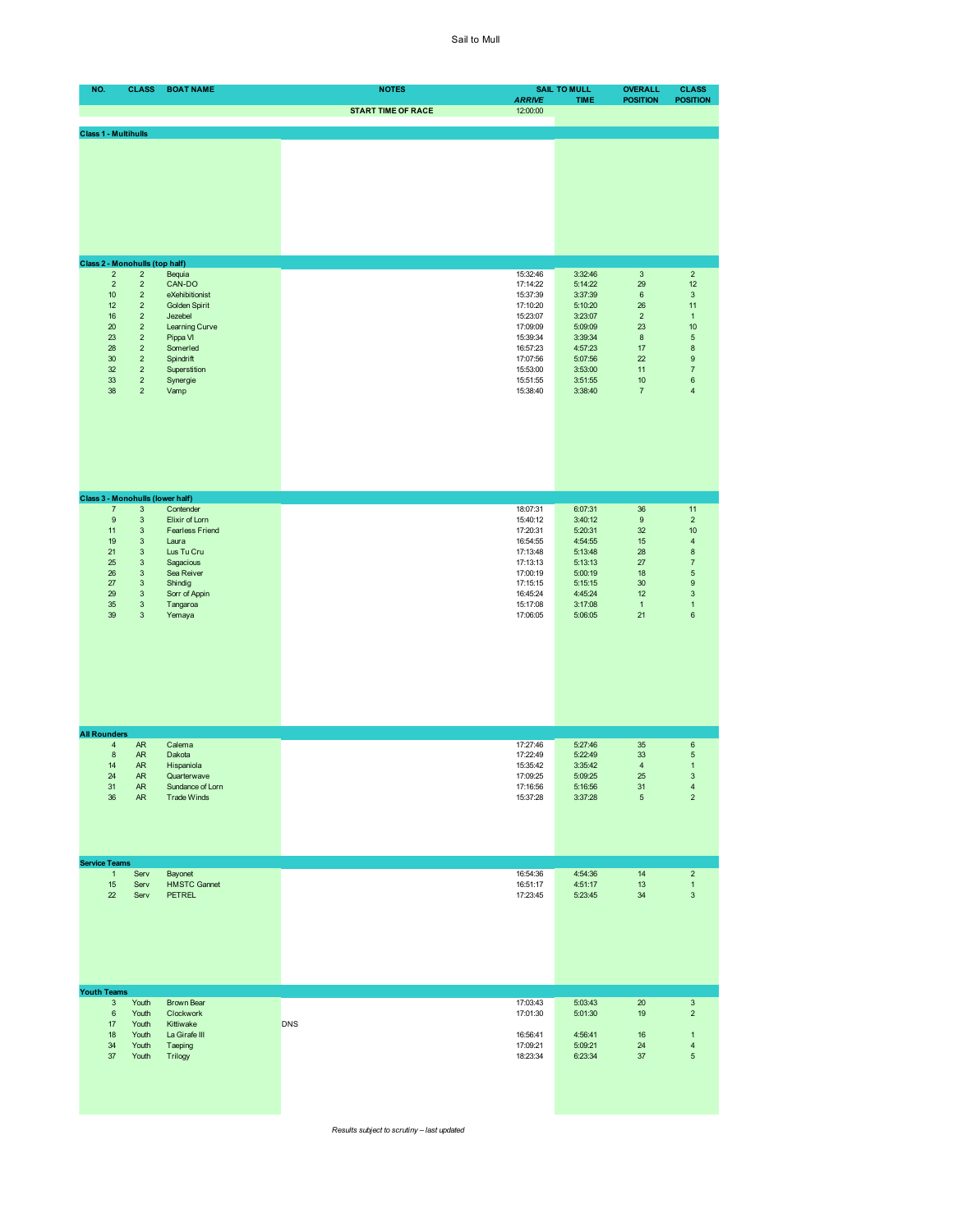## Ben More

| NO.                                                                                                                                   | <b>CLASS</b>                                                                                                                                                                                     | <b>BOAT NAME</b>                                                                                                                                          | <b>RUNNERS</b>                                                                                                                                                                                                                                                                                                                                                                       | FINISH SAIL TIME TIME OUT RUN START RUN FINISH RUN TIME POSITION                                                                             |                                                                                                                                                                                                                          |                                                                                                                                                                                                                                      |                                                                                                                                              |                                                                                                                                              | <b>OVERALL</b>                                                                                         | <b>CLASS</b><br><b>POSITION</b>                                                                                                        | <b>RUN</b><br><b>POSITION</b>                                                                 |
|---------------------------------------------------------------------------------------------------------------------------------------|--------------------------------------------------------------------------------------------------------------------------------------------------------------------------------------------------|-----------------------------------------------------------------------------------------------------------------------------------------------------------|--------------------------------------------------------------------------------------------------------------------------------------------------------------------------------------------------------------------------------------------------------------------------------------------------------------------------------------------------------------------------------------|----------------------------------------------------------------------------------------------------------------------------------------------|--------------------------------------------------------------------------------------------------------------------------------------------------------------------------------------------------------------------------|--------------------------------------------------------------------------------------------------------------------------------------------------------------------------------------------------------------------------------------|----------------------------------------------------------------------------------------------------------------------------------------------|----------------------------------------------------------------------------------------------------------------------------------------------|--------------------------------------------------------------------------------------------------------|----------------------------------------------------------------------------------------------------------------------------------------|-----------------------------------------------------------------------------------------------|
| <b>Class 1 - Multihulls</b>                                                                                                           |                                                                                                                                                                                                  |                                                                                                                                                           |                                                                                                                                                                                                                                                                                                                                                                                      |                                                                                                                                              | 0:05:00<br>0:05:00<br>0:05:00<br>0:05:00<br>0:05:00<br>0:05:00<br>0:05:00<br>0:05:00<br>0:05:00<br>0:05:00                                                                                                               | 0:05:00<br>0:05:00<br>0:05:00<br>0:05:00<br>0:05:00<br>0:05:00<br>0:05:00<br>0:05:00<br>0:05:00<br>0:05:00                                                                                                                           |                                                                                                                                              |                                                                                                                                              |                                                                                                        |                                                                                                                                        |                                                                                               |
| <b>Class 2 - Monohulls (top half)</b><br>$\overline{2}$<br>$\overline{2}$<br>10<br>12<br>16<br>20<br>23<br>28<br>30<br>32<br>33<br>38 | $\overline{c}$<br>$\overline{2}$<br>$\overline{2}$<br>$\sqrt{2}$<br>$\overline{2}$<br>$\sqrt{2}$<br>$\sqrt{2}$<br>$\overline{2}$<br>$\sqrt{2}$<br>$\sqrt{2}$<br>$\overline{2}$<br>$\overline{2}$ | Bequia<br>CAN-DO<br>eXehibitionist<br>Golden Spirit<br>Jezebel<br>Learning Curve<br>Pippa VI<br>Somerled<br>Spindrift<br>Superstition<br>Synergie<br>Vamp | Stuart Malcolm, Pawel Cymbalista<br>Malcolm Allan-Cook, Kevin Stephen<br>James Nicholson, Charlie King<br>Huw Davies, Jack Scott<br>Chris Near, Mark Davies<br>Tim Culshaw, John Ryan<br>Jill Stephen, Oleg Chepelin<br>Georgia Cottle, Abbie Cartmell<br>Matt Williamson, Brendan Cusick<br>Giles Trussell, Ross Creber<br>Jasmin Paris, Vaclav Paris<br>James Scott, Abel McLinden | 15:32:46<br>17:14:22<br>15:37:39<br>17:10:20<br>15:23:07<br>17:09:09<br>15:39:34<br>16:57:23<br>17:07:56<br>15:53:00<br>15:51:55<br>15:38:40 | 0:05:00<br>0:05:00<br>0:05:00<br>0:05:00<br>0:05:00<br>0:05:00<br>0:05:00<br>0:05:00<br>0:05:00<br>0:05:00<br>0:05:00<br>0:05:00<br>0:05:00<br>0:05:00<br>0:05:00<br>0:05:00<br>0:05:00<br>0:05:00<br>0:05:00<br>0:05:00 | 15:37:46<br>17:19:22<br>15:42:39<br>17:15:20<br>15:28:07<br>17:14:09<br>15:44:34<br>17:02:23<br>17:12:56<br>15:58:00<br>15:56:55<br>15:43:40<br>0:05:00<br>0:05:00<br>0:05:00<br>0:05:00<br>0:05:00<br>0:05:00<br>0:05:00<br>0:05:00 | 20:30:51<br>22:22:08<br>20:59:48<br>21:33:52<br>20:02:02<br>22:00:01<br>20:07:46<br>23:16:16<br>23:13:16<br>19:59:36<br>21:07:10<br>20:13:38 | 04:53:05<br>05:02:46<br>05:17:09<br>04:18:32<br>04:33:55<br>04:45:52<br>04:23:12<br>06:13:53<br>06:00:20<br>04:01:36<br>05:10:15<br>04:29:58 | $\overline{7}$<br>23<br>10<br>15<br>$\overline{4}$<br>18<br>5<br>30<br>29<br>$\overline{c}$<br>11<br>6 | $\sqrt{5}$<br>10<br>$6\phantom{1}6$<br>8<br>$\overline{2}$<br>9<br>3<br>12<br>11<br>$\overline{1}$<br>$\overline{7}$<br>$\overline{4}$ | 15<br>17<br>24<br>$\overline{4}$<br>12<br>13<br>$9\,$<br>31<br>29<br>$\mathbf{1}$<br>20<br>10 |
| Class 3 - Monohulls (lower half)<br>$\overline{7}$<br>9<br>11<br>19<br>21<br>25<br>26<br>27<br>29<br>35<br>39                         | 3<br>3<br>$\mathbf{3}$<br>3<br>$\mathbf{3}$<br>$\mathbf{3}$<br>$\mathbf{3}$<br>3<br>$\mathbf{3}$<br>3<br>$\overline{3}$                                                                          | Contender<br>Elixir of Lorn<br><b>Fearless Friend</b><br>Laura<br>Lus Tu Cru<br>Sagacious<br>Sea Reiver<br>Shindig<br>Sorr of Appin<br>Tangaroa<br>Yemaya | Alistair Drury, Sarah Hodgson<br>Chloe Lumsdon, Joanna Rycroft<br>Rob Downs, Ed Gamble<br>Graham Hill, Peter Speake<br>Zac Emerson, Vaughan Jones<br>Jonno Pybus, Oliver Tulloch<br>Sandy Currie, Matthew Sullivan<br>Ewan Rycroft, Niall Ferguson, Alex McKay<br>Ally MacInnes, Roddy Cunningham<br>Robin Wilkins, David Wallace<br>Harry Longman, Edward Longman                   | 18:07:31<br>15:40:12<br>17:20:31<br>16:54:55<br>17:13:48<br>17:13:13<br>17:00:19<br>17:15:15<br>16:45:24<br>15:17:08<br>17:06:05             | 0:05:00<br>0:05:00<br>0:05:00<br>0:05:00<br>0:05:00<br>0:05:00<br>0:05:00<br>0:05:00<br>0:05:00<br>0:05:00<br>0:05:00<br>0:05:00<br>0:05:00<br>0:05:00<br>0:05:00<br>0:05:00<br>0:05:00<br>0:05:00<br>0:05:00<br>0:05:00 | 18:12:31<br>15:45:12<br>17:25:31<br>16:59:55<br>17:18:48<br>17:18:13<br>17:05:19<br>17:20:15<br>16:50:24<br>15:22:08<br>17:11:05<br>0:05:00<br>0:05:00<br>0:05:00<br>0:05:00<br>0:05:00<br>0:05:00<br>0:05:00<br>0:05:00<br>0:05:00  | 00:36:35<br>20:43:39<br>23:27:55<br>22:15:37<br>23:12:14<br>22:08:37<br>22:10:35<br>22:58:29<br>21:56:43<br>19:40:59<br>00:04:15             | 06:24:04<br>04:58:27<br>06:02:24<br>05:15:42<br>05:53:26<br>04:50:24<br>05:05:16<br>05:38:14<br>05:06:19<br>04:18:51<br>06:53:10             | 37<br>8<br>31<br>22<br>27<br>19<br>20<br>25<br>17<br>$\mathbf{1}$<br>34                                | 11<br>$\overline{2}$<br>9<br>6<br>$\mathbf{a}$<br>$\overline{4}$<br>5<br>$\overline{7}$<br>3<br>$\overline{1}$<br>10                   | 33<br>16<br>30<br>22<br>28<br>14<br>18<br>26<br>19<br>$\sqrt{5}$<br>35                        |
| <b>All Rounders</b><br>4<br>8<br>14<br>24<br>31<br>36                                                                                 | <b>AR</b><br><b>AR</b><br><b>AR</b><br><b>AR</b><br><b>AR</b><br><b>AR</b>                                                                                                                       | Calema<br>Dakota<br>Hispaniola<br>Quarterwave<br>Sundance of Lorn<br><b>Trade Winds</b>                                                                   | Thomas Knox, Mark Lunt, Alex Maskell, David Kay<br>Joe Tipper, Toby Stubbs<br>Will Normand, Neil McLure, Craig Freshwater<br>Roderick Aitken, Andrew Shannon, David Reid<br>Graham Nash, Jamie Patterson<br>Eoin Lennon, Andy Lamont, James Espie                                                                                                                                    | 17:27:46<br>17:22:49<br>15:35:42<br>17:09:25<br>17:16:56<br>15:37:28                                                                         | 0:05:00<br>0:05:00<br>0:05:00<br>0:05:00<br>0:05:00<br>0:05:00<br>0:05:00<br>0:05:00<br>0:05:00<br>0:05:00                                                                                                               | 17:32:46<br>17:27:49<br>15:40:42<br>17:14:25<br>17:21:56<br>15:42:28<br>0:05:00<br>0:05:00<br>0:05:00<br>0:05:00                                                                                                                     | 23:12:56<br>23:53:40<br>20:52:26<br>00:11:04<br>21:43:14<br>20:00:42                                                                         | 05:40:10<br>06:25:51<br>05:11:44<br>06:56:39<br>04:21:18<br>04:18:14                                                                         | 28<br>33<br>9<br>36<br>16<br>3                                                                         | $\overline{4}$<br>5<br>$\overline{2}$<br>$6\phantom{1}6$<br>3<br>-1                                                                    | 27<br>34<br>21<br>36<br>8<br>3                                                                |
| <b>Service Teams</b><br>$\mathbf{1}$<br>15<br>22                                                                                      | Serv<br>Serv<br>Serv                                                                                                                                                                             | Bayonet<br><b>HMSTC Gannet</b><br><b>PETREL</b>                                                                                                           | Chris Carter, Will Grundy, Adam German<br>James Keenan, Angus Robertson<br>Andrew Common, Toby Morris                                                                                                                                                                                                                                                                                | 16:54:36<br>16:51:17<br>17:23:45                                                                                                             | 0:05:00<br>0:05:00<br>0:05:00<br>0:05:00<br>0:05:00<br>0:05:00<br>0:05:00<br>0:05:00<br>0:05:00<br>0:05:00                                                                                                               | 16:59:36<br>16:56:17<br>17:28:45<br>0:05:00<br>0:05:00<br>0:05:00<br>0:05:00<br>0:05:00<br>0:05:00<br>0:05:00                                                                                                                        | 00:06:20<br>22:12:21<br>23:46:50                                                                                                             | 07:06:44<br>05:16:04<br>06:18:05                                                                                                             | 35<br>21<br>32                                                                                         | $\mathbf{3}$<br>$\mathbf{1}$<br>$\overline{2}$                                                                                         | 37<br>23<br>32                                                                                |
| <b>Youth Teams</b><br>3<br>6<br>17<br>$18$<br>34<br>37                                                                                | Youth<br>Youth<br>Youth<br>Youth<br>Youth<br>Youth                                                                                                                                               | <b>Brown Bear</b><br>Clockwork<br>Kittiwake<br>La Girafe III<br>Taeping<br>Trilogy                                                                        | Oscar Dickens (adult), Sophia Urquhart, Anna Booker<br>Paul Aitken (adult), Xavier Squires, Grace Culling<br><b>DNS</b><br>Clare McDonnell (adult) Finn Bremner, Finlay Brogan<br>Rich Myers (adult), Amelia Adamson, Tom Rudolf<br>Tim Loftus (adult), Meg Loftus, Alex Jennings                                                                                                    | 17:03:43<br>17:01:30<br>16:56:41<br>17:09:21<br>18:23:34                                                                                     | 0:05:00<br>0:05:00<br>0:05:00<br>0:05:00<br>0:05:00<br>0:05:00<br>0:05:00<br>0:05:00<br>0:05:00<br>0:05:00                                                                                                               | 17:08:43<br>17:06:30<br>0:05:00<br>17:01:41<br>17:14:21<br>18:28:34<br>0:05:00<br>0:05:00<br>0:05:00<br>0:05:00                                                                                                                      | 21:29:02<br>21:25:43<br>21:10:12<br>22:39:48<br>23:02:26                                                                                     | 04:20:19<br>04:19:13<br>04:08:31<br>05:25:27<br>04:33:52                                                                                     | 14<br>13<br>12<br>24<br>26                                                                             | 3<br>$\overline{2}$<br>$\overline{1}$<br>$\overline{\mathbf{4}}$<br>5                                                                  | $\overline{7}$<br>$\boldsymbol{6}$<br>$\overline{2}$<br>25<br>11                              |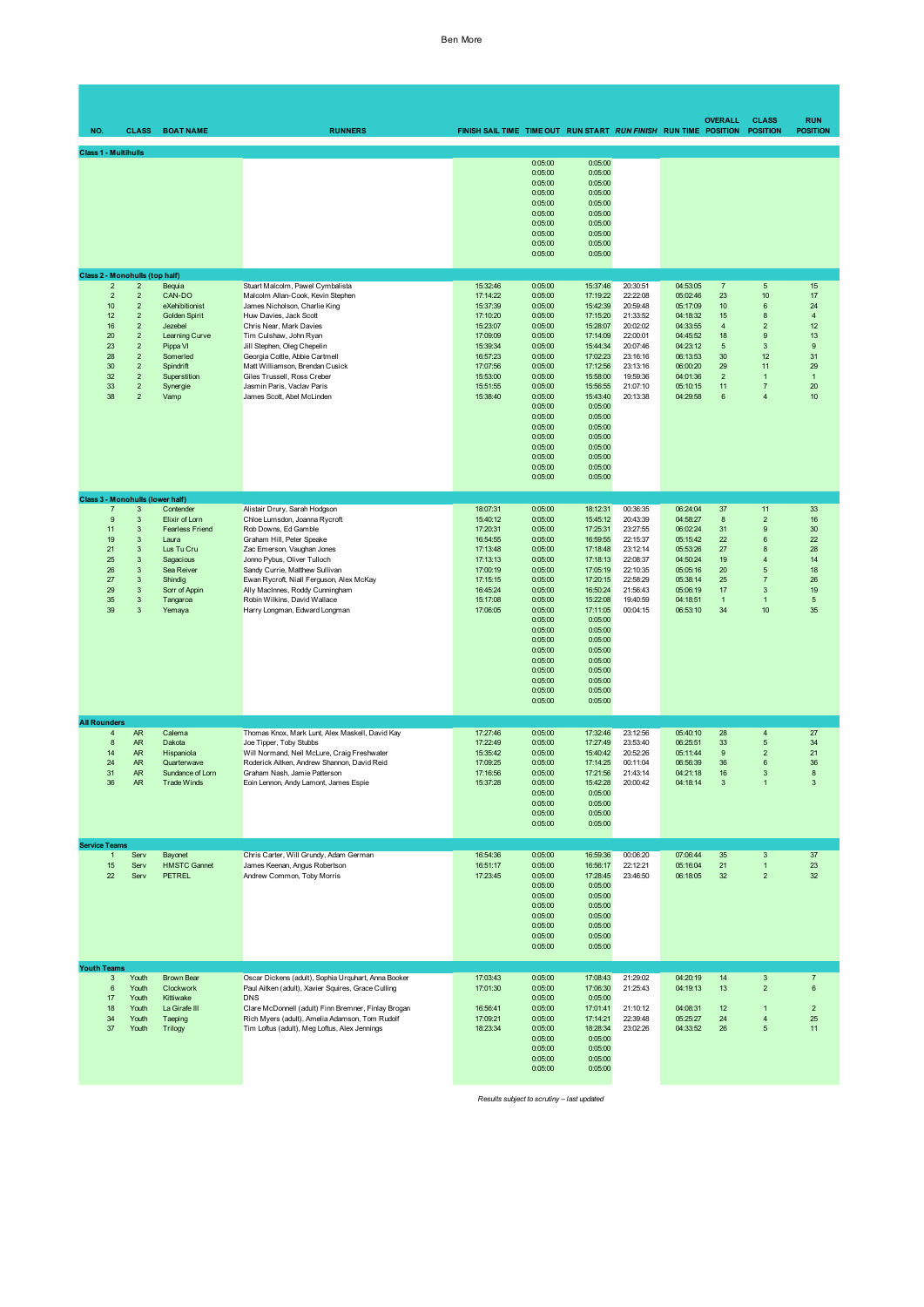| NO.                  |                                                                                          | <b>CLASS</b>                                                                                                                                                                                                                                              | <b>BOAT NAME</b>                                                                                                                                          | <b>NOTES</b>                     |                                                                                                                                  | LEFT MULL ARRIVE JURA                                                                                                            | <b>TIME</b>                                                                                                                    | <b>OVERALL</b><br><b>POSITION</b>                                                           | <b>CLASS</b><br><b>POSITION</b>                                                                                                                                 | <b>SAIL</b><br><b>POSITION</b>                                                                 |
|----------------------|------------------------------------------------------------------------------------------|-----------------------------------------------------------------------------------------------------------------------------------------------------------------------------------------------------------------------------------------------------------|-----------------------------------------------------------------------------------------------------------------------------------------------------------|----------------------------------|----------------------------------------------------------------------------------------------------------------------------------|----------------------------------------------------------------------------------------------------------------------------------|--------------------------------------------------------------------------------------------------------------------------------|---------------------------------------------------------------------------------------------|-----------------------------------------------------------------------------------------------------------------------------------------------------------------|------------------------------------------------------------------------------------------------|
|                      | <b>Class 1 - Multihulls</b>                                                              |                                                                                                                                                                                                                                                           |                                                                                                                                                           |                                  |                                                                                                                                  |                                                                                                                                  |                                                                                                                                |                                                                                             |                                                                                                                                                                 |                                                                                                |
|                      |                                                                                          |                                                                                                                                                                                                                                                           |                                                                                                                                                           |                                  |                                                                                                                                  |                                                                                                                                  |                                                                                                                                |                                                                                             |                                                                                                                                                                 |                                                                                                |
|                      | Class 2 - Monohulls (top half)                                                           | $\overline{2}$                                                                                                                                                                                                                                            |                                                                                                                                                           |                                  | 20:30:51                                                                                                                         | 05:55:43                                                                                                                         | 9:24:52                                                                                                                        | $\,6\,$                                                                                     | $\sqrt{5}$                                                                                                                                                      |                                                                                                |
|                      | $\overline{2}$<br>$\sqrt{2}$<br>10<br>12<br>16<br>20<br>23<br>28<br>30<br>32<br>33<br>38 | $\mathbf 2$<br>$\mathbf 2$<br>$\sqrt{2}$<br>$\sqrt{2}$<br>$\overline{2}$<br>$\overline{2}$<br>$\overline{2}$<br>$\overline{2}$<br>$\overline{2}$<br>$\overline{2}$<br>$\mathbf 2$                                                                         | Bequia<br>CAN-DO<br>eXehibitionist<br>Golden Spirit<br>Jezebel<br>Learning Curve<br>Pippa VI<br>Somerled<br>Spindrift<br>Superstition<br>Synergie<br>Vamp | <b>RETIRED</b><br><b>RETIRED</b> | 22:22:08<br>20:59:48<br>21:33:52<br>20:02:02<br>22:00:01<br>20:07:46<br>23:16:16<br>23:13:16<br>19:59:36<br>21:07:10<br>20:13:38 | 09:06:10<br>09:59:50<br>04:10:40<br>09:57:17<br>04:33:10<br>12:46:00<br>05:25:54<br>07:43:27<br>04:22:50                         | 12:06:22<br>12:25:58<br>8:08:38<br>11:57:16<br>8:25:24<br>13:32:44<br>9:26:18<br>10:36:17<br>8:09:12                           | 16<br>19<br>$\mathbf{1}$<br>18<br>$\overline{4}$<br>24<br>$\,$ 5 $\,$<br>13<br>$\mathbf{3}$ | $\overline{7}$<br>$\boldsymbol{9}$<br>$\mathbf{1}$<br>8<br>$\sqrt{3}$<br>10<br>$\sqrt{4}$<br>$\mathbf 6$<br>$\overline{2}$                                      | $\,6\,$<br>18<br>19<br>$\mathbf{1}$<br>17<br>3<br>25<br>$\overline{7}$<br>14<br>$\overline{a}$ |
|                      |                                                                                          |                                                                                                                                                                                                                                                           | Class 3 - Monohulls (lower half)                                                                                                                          |                                  |                                                                                                                                  |                                                                                                                                  |                                                                                                                                |                                                                                             |                                                                                                                                                                 |                                                                                                |
|                      | $\overline{7}$<br>9<br>11<br>19<br>21<br>25<br>26<br>27<br>29<br>35<br>39                | $\ensuremath{\mathsf{3}}$<br>$\mathbf{3}$<br>$\ensuremath{\mathsf{3}}$<br>$\ensuremath{\mathsf{3}}$<br>$\mathbf{3}$<br>$\ensuremath{\mathsf{3}}$<br>$\ensuremath{\mathsf{3}}$<br>$\mathbf{3}$<br>$\mathsf 3$<br>$\mathbf{3}$<br>$\ensuremath{\mathsf{3}}$ | Contender<br>Elixir of Lorn<br><b>Fearless Friend</b><br>Laura<br>Lus Tu Cru<br>Sagacious<br>Sea Reiver<br>Shindig<br>Sorr of Appin<br>Tangaroa<br>Yemaya |                                  | 0:36:35<br>20:43:39<br>23:27:55<br>22:15:37<br>23:12:14<br>22:08:37<br>22:10:35<br>22:58:29<br>21:56:43<br>19:40:59<br>0:04:15   | 15:14:06<br>06:26:45<br>15:03:43<br>09:22:08<br>13:21:10<br>10:54:10<br>08:26:40<br>15:39:29<br>08:32:23<br>04:11:50<br>12:43:10 | 14:37:31<br>9:43:06<br>15:35:48<br>11:06:31<br>14:08:56<br>12:45:33<br>10:16:05<br>16:41:00<br>10:35:40<br>8:30:51<br>12:38:55 | 32<br>8<br>31<br>17<br>27<br>20<br>14<br>33<br>15<br>$\overline{2}$<br>23                   | $10$<br>$\overline{2}$<br>$\mathsf g$<br>$\sqrt{5}$<br>$\bf8$<br>$\mathbf 6$<br>$\mathbf{3}$<br>11<br>$\overline{\mathbf{4}}$<br>$\mathbf{1}$<br>$\overline{7}$ | 28<br>$\boldsymbol{8}$<br>31<br>16<br>26<br>22<br>11<br>33<br>13<br>$\overline{4}$<br>21       |
| <b>All Rounders</b>  |                                                                                          |                                                                                                                                                                                                                                                           |                                                                                                                                                           |                                  |                                                                                                                                  |                                                                                                                                  |                                                                                                                                |                                                                                             |                                                                                                                                                                 |                                                                                                |
|                      | $\overline{4}$<br>$\bf 8$<br>14<br>24<br>31<br>36                                        | AR<br>AR<br><b>AR</b><br>AR<br>${\sf AR}$<br>${\sf AR}$                                                                                                                                                                                                   | Calema<br>Dakota<br>Hispaniola<br>Quarterwave<br>Sundance of Lorn<br><b>Trade Winds</b>                                                                   |                                  | 23:12:56<br>23:53:40<br>20:52:26<br>0:11:04<br>21:43:14<br>20:00:42                                                              | 14:55:17<br>14:37:47<br>06:56:49<br>14:27:20<br>12:58:16<br>06:48:15                                                             | 15:42:21<br>14:44:07<br>10:04:23<br>14:16:16<br>15:15:02<br>10:47:33                                                           | 30<br>29<br>10<br>28<br>25<br>9                                                             | $\,6\,$<br>$\sqrt{5}$<br>$\overline{2}$<br>$\overline{4}$<br>$\ensuremath{\mathsf{3}}$<br>$\mathbf{1}$                                                          | 32<br>29<br>10<br>$27\,$<br>$30\,$<br>15                                                       |
| <b>Service Teams</b> |                                                                                          |                                                                                                                                                                                                                                                           |                                                                                                                                                           |                                  |                                                                                                                                  |                                                                                                                                  |                                                                                                                                |                                                                                             |                                                                                                                                                                 |                                                                                                |
|                      | $\mathbf{1}$<br>15<br>22                                                                 | Serv<br>Serv<br>Serv                                                                                                                                                                                                                                      | Bayonet<br><b>HMSTC Gannet</b><br><b>PETREL</b>                                                                                                           |                                  | 0:06:20<br>22:12:21<br>23:46:50                                                                                                  | 13:19:20<br>11:23:01<br>16:42:00                                                                                                 | 13:13:00<br>13:10:40<br>16:55:10                                                                                               | 26<br>22<br>34                                                                              | $\sqrt{2}$<br>$\mathbf{1}$<br>$\ensuremath{\mathsf{3}}$                                                                                                         | 24<br>$23\,$<br>34                                                                             |
| <b>Youth Teams</b>   |                                                                                          |                                                                                                                                                                                                                                                           |                                                                                                                                                           |                                  |                                                                                                                                  |                                                                                                                                  |                                                                                                                                |                                                                                             |                                                                                                                                                                 |                                                                                                |
|                      | $\mathsf 3$<br>$\boldsymbol{6}$<br>17<br>18<br>34<br>37                                  | Youth<br>Youth<br>Youth<br>Youth<br>Youth<br>Youth                                                                                                                                                                                                        | Brown Bear<br>Clockwork<br>Kittiwake<br>La Girafe III<br>Taeping<br>Trilogy                                                                               | <b>DNS</b><br><b>RETIRED</b>     | 21:29:02<br>21:25:43<br>21:10:12<br>22:39:48<br>23:02:26                                                                         | 07:25:48<br>06:01:41<br>07:28:35<br>11:15:38                                                                                     | 9:56:46<br>8:35:58<br>10:18:23<br>12:35:50                                                                                     | 11<br>$\overline{7}$<br>12<br>21                                                            | $\sqrt{2}$<br>$\mathbf{1}$<br>$\ensuremath{\mathsf{3}}$<br>$\overline{\mathbf{4}}$                                                                              | $\boldsymbol{9}$<br>$\sqrt{5}$<br>$12\,$<br>20                                                 |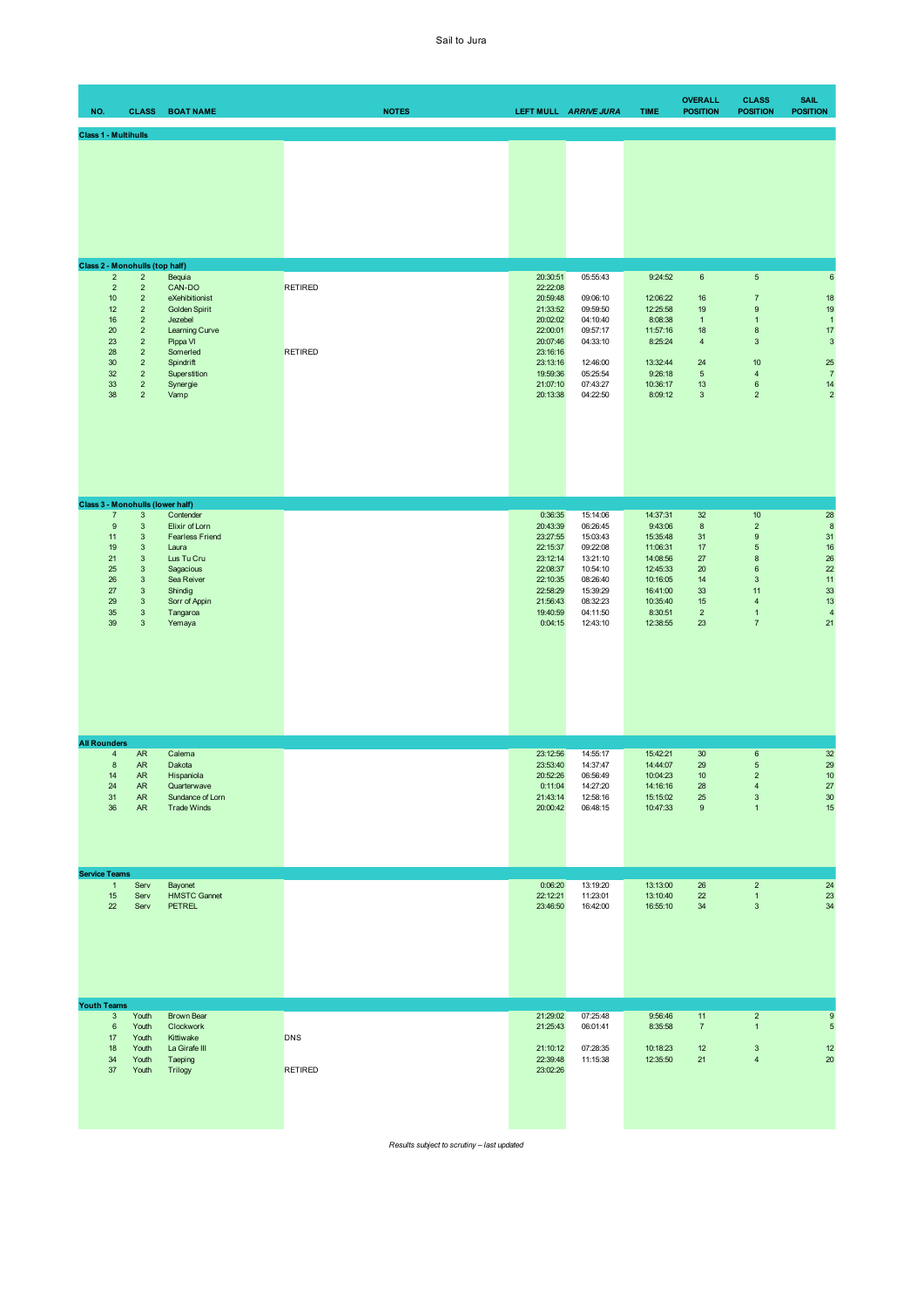| <b>BOAT NAME</b>                                                                                                                                                      | <b>RUNNERS</b>                                                                                                                                                                                                                                                                                                                                                                       | FINISH SAIL TIME TIME OUT RUN START RUN FINISH                                                                              |                                                                                                                                                                                                                          |                                                                                                                                                                                                                                |                                                                                                                                  | <b>RUN TIME</b>                                                                                                                  | <b>OVERALL</b><br><b>POSITION</b>                                                                        | <b>CLASS</b><br><b>POSITION</b>                                                                                                         | <b>RUN</b><br><b>POSITION</b>                                                                  |
|-----------------------------------------------------------------------------------------------------------------------------------------------------------------------|--------------------------------------------------------------------------------------------------------------------------------------------------------------------------------------------------------------------------------------------------------------------------------------------------------------------------------------------------------------------------------------|-----------------------------------------------------------------------------------------------------------------------------|--------------------------------------------------------------------------------------------------------------------------------------------------------------------------------------------------------------------------|--------------------------------------------------------------------------------------------------------------------------------------------------------------------------------------------------------------------------------|----------------------------------------------------------------------------------------------------------------------------------|----------------------------------------------------------------------------------------------------------------------------------|----------------------------------------------------------------------------------------------------------|-----------------------------------------------------------------------------------------------------------------------------------------|------------------------------------------------------------------------------------------------|
|                                                                                                                                                                       |                                                                                                                                                                                                                                                                                                                                                                                      |                                                                                                                             | 0:05:00<br>0:05:00<br>0:05:00<br>0:05:00<br>0:05:00<br>0:05:00<br>0:05:00<br>0:05:00<br>0:05:00<br>0:05:00                                                                                                               | 0:05:00<br>0:05:00<br>0:05:00<br>0:05:00<br>0:05:00<br>0:05:00<br>0:05:00<br>0:05:00<br>0:05:00<br>0:05:00                                                                                                                     |                                                                                                                                  |                                                                                                                                  |                                                                                                          |                                                                                                                                         |                                                                                                |
| half)<br>Bequia<br>CAN-DO<br>eXehibitionist<br>Golden Spirit<br>Jezebel<br>Learning Curve<br>Pippa VI<br>Somerled<br>Spindrift<br>Superstition<br>Synergie<br>Vamp    | Stuart Malcolm, Pawel Cymbalista<br><b>RETIRED</b><br>James Nicholson, Charlie King<br>Huw Davies, Jack Scott<br>Chris Near, Mark Davies<br>Tim Culshaw, John Ryan<br>Jill Stephen, Oleg Chepelin<br><b>RETIRED</b><br>Matt Williamson, Brendan Cusick<br>Giles Trussell, Ross Creber<br>Jasmin Paris, Vaclav Paris<br>James Scott, Abel McLinden                                    | 5:55:43<br>9:06:10<br>9:59:50<br>4:10:40<br>9:57:17<br>4:33:10<br>12:46:00<br>5:25:54<br>7:43:27<br>4:22:50                 | 0:05:00<br>0:05:00<br>0:05:00<br>0:05:00<br>0:05:00<br>0:05:00<br>0:05:00<br>0:05:00<br>0:05:00<br>0:05:00<br>0:05:00<br>0:05:00<br>0:05:00<br>0:05:00<br>0:05:00<br>0:05:00<br>0:05:00<br>0:05:00<br>0:05:00<br>0:05:00 | 6:00:43<br>0:05:00<br>9:11:10<br>10:04:50<br>4:15:40<br>10:02:17<br>4:38:10<br>0:05:00<br>12:51:00<br>5:30:54<br>7:48:27<br>4:27:50<br>0:05:00<br>0:05:00<br>0:05:00<br>0:05:00<br>0:05:00<br>0:05:00<br>0:05:00<br>0:05:00    | 11:05:06<br>14:08:20<br>13:43:39<br>09:00:47<br>16:17:10<br>09:08:10<br>17:29:16<br>09:36:54<br>12:36:40<br>09:58:27             | 05:04:23<br>04:57:10<br>03:38:49<br>04:45:07<br>06:14:53<br>04:30:00<br>04:38:16<br>04:06:00<br>04:48:13<br>05:30:37             | $\bf{8}$<br>16<br>14<br>$\overline{2}$<br>20<br>$\mathbf{3}$<br>24<br>$\overline{4}$<br>12<br>$\sqrt{5}$ | $\overline{5}$<br>$\bf 8$<br>$\overline{7}$<br>$\mathbf{1}$<br>$\mathsf g$<br>$\overline{2}$<br>10<br>$\mathbf{3}$<br>$\,6$<br>4        | 16<br>15<br>$\overline{2}$<br>10<br>30<br>$6\phantom{1}6$<br>$9$<br>$\overline{4}$<br>12<br>22 |
| er half)<br>Contender<br>Elixir of Lorn<br><b>Fearless Friend</b><br>Laura<br>Lus Tu Cru<br>Sagacious<br>Sea Reiver<br>Shindig<br>Sorr of Appin<br>Tangaroa<br>Yemaya | Alistair Drury, Sarah Hodgson<br>Chloe Lumsdon, Joanna Rycroft<br>Rob Downs, Ed Gamble<br>Graham Hill, Peter Speake<br>Zac Emerson, James Allison, Vaughan Jones, Steve Burdett<br>Jonno Pybus, Oliver Tulloch<br>Sandy Currie, Matthew Sullivan<br>Ewan Rycroft, Niall Ferguson<br>Ally MacInnes, Roddy Cunningham<br>Robin Wilkins, David Wallace<br>Harry Longman, Edward Longman | 15:14:06<br>6:26:45<br>15:03:43<br>9:22:08<br>13:21:10<br>10:54:10<br>8:26:40<br>15:39:29<br>8:32:23<br>4:11:50<br>12:43:10 | 0:05:00<br>0:05:00<br>0:05:00<br>0:05:00<br>0:05:00<br>0:05:00<br>0:05:00<br>0:05:00<br>0:05:00<br>0:05:00<br>0:05:00<br>0:05:00<br>0:05:00<br>0:05:00<br>0:05:00<br>0:05:00<br>0:05:00<br>0:05:00<br>0:05:00<br>0:05:00 | 15:19:06<br>6:31:45<br>15:08:43<br>9:27:08<br>13:26:10<br>10:59:10<br>8:31:40<br>15:44:29<br>8:37:23<br>4:16:50<br>12:48:10<br>0:05:00<br>0:05:00<br>0:05:00<br>0:05:00<br>0:05:00<br>0:05:00<br>0:05:00<br>0:05:00<br>0:05:00 | 21:11:30<br>12:03:22<br>20:38:46<br>14:50:55<br>19:24:17<br>15:54:50<br>14:12:26<br>20:32:39<br>13:44:37<br>08:15:28<br>19:50:49 | 05:52:24<br>05:31:37<br>05:30:03<br>05:23:47<br>05:58:07<br>04:55:40<br>05:40:46<br>04:48:10<br>05:07:14<br>03:58:38<br>07:02:39 | 34<br>11<br>30<br>18<br>26<br>19<br>17<br>29<br>15<br>$\mathbf{1}$<br>27                                 | 11<br>$\overline{2}$<br>10<br>5<br>$\overline{7}$<br>$\,6$<br>$\overline{4}$<br>$\overline{9}$<br>3<br>$\mathbf{1}$<br>$\boldsymbol{8}$ | 26<br>23<br>21<br>19<br>27<br>14<br>24<br>11<br>17<br>$\ensuremath{\mathsf{3}}$<br>33          |
| Calema<br>Dakota<br>Hispaniola<br>Quarterwave<br>Sundance of Lorn<br><b>Trade Winds</b>                                                                               | Thomas Knox, Mark Lunt, Cameron Knox<br>Bill Tipper, Tom Tipper,<br>Will Normand, Craig Freshwater, Max Holloway<br>Roderick Aitken, Andrew Shannon, Alistair Gray,<br>Graham Nash, Jamie Paterson, Ian Woodman, Ian Steele,<br>Eoin Lennon, Andy Lamont, James Espie                                                                                                                | 14:55:17<br>14:37:47<br>6:56:49<br>14:27:20<br>12:58:16<br>6:48:15                                                          | 0:05:00<br>0:05:00<br>0:05:00<br>0:05:00<br>0:05:00<br>0:05:00<br>0:05:00<br>0:05:00<br>0:05:00<br>0:05:00                                                                                                               | 15:00:17<br>14:42:47<br>7:01:49<br>14:32:20<br>13:03:16<br>6:53:15<br>0:05:00<br>0:05:00<br>0:05:00<br>0:05:00                                                                                                                 | 19:51:08<br>20:48:00<br>11:37:10<br>20:53:27<br>19:10:50<br>11:19:42                                                             | 04:50:51<br>06:05:13<br>04:35:21<br>06:21:07<br>06:07:34<br>04:26:27                                                             | 28<br>31<br>10<br>32<br>25<br>9                                                                          | $\sqrt{4}$<br>$\sqrt{5}$<br>$\overline{2}$<br>$6\phantom{1}$<br>$\sqrt{3}$<br>$\mathbf{1}$                                              | 13<br>28<br>$\boldsymbol{6}$<br>27<br>25<br>$\overline{4}$                                     |
| Bayonet<br><b>HMSTC Gannet</b><br><b>PETREL</b>                                                                                                                       | Chris Carter, Will Grundy, Adam German<br>James Keenan, Angus Robertson, Jack Maddison<br>Andrew Common, Fred Boardman, Toby Morris                                                                                                                                                                                                                                                  | 13:19:20<br>11:23:01<br>16:42:00                                                                                            | 0:05:00<br>0:05:00<br>0:05:00<br>0:05:00<br>0:05:00<br>0:05:00<br>0:05:00<br>0:05:00<br>0:05:00<br>0:05:00                                                                                                               | 13:24:20<br>11:28:01<br>16:47:00<br>0:05:00<br>0:05:00<br>0:05:00<br>0:05:00<br>0:05:00<br>0:05:00<br>0:05:00                                                                                                                  | 21:02:16<br>16:55:58<br>23:10:00                                                                                                 | 07:37:56<br>05:27:57<br>06:23:00                                                                                                 | 33<br>23<br>35                                                                                           | $\sqrt{2}$<br>$\mathbf{1}$<br>$\mathbf{3}$                                                                                              | 34<br>$20\,$<br>32                                                                             |
| <b>Brown Bear</b><br>Clockwork<br>Kittiwake<br>La Girafe III<br>Taeping<br>Trilogy                                                                                    | Sam Griffiths (adult), Oscar Dickins (adult), Anna Booker, Sophia U<br>Paul Aitken (adult), Lucy Spain (adult), Lily Gilldaley, Gregor Miller,<br><b>DNS</b><br>Clare McDonnell (adult), Peter Jenkins (adult), Rhian Dawes (adult)<br>Rich Myers (adult), Meredith Myers (adult), Tristan Semmler, Jake<br><b>RETIRED</b>                                                           | 7:25:48<br>6:01:41<br>7:28:35<br>11:15:38                                                                                   | 0:05:00<br>0:05:00<br>0:05:00<br>0:05:00<br>0:05:00<br>0:05:00<br>0:05:00<br>0:05:00<br>0:05:00<br>0:05:00                                                                                                               | 7:30:48<br>6:06:41<br>0:05:00<br>7:33:35<br>11:20:38<br>0:05:00<br>0:05:00<br>0:05:00<br>0:05:00<br>0:05:00                                                                                                                    | 10:56:20<br>10:39:01<br>13:20:20<br>16:28:28<br>16:28:28                                                                         | 03:25:32<br>04:32:20<br>05:46:45<br>05:07:50<br>16:23:28                                                                         | $\boldsymbol{7}$<br>$\boldsymbol{6}$<br>13<br>21<br>21                                                   | $\sqrt{2}$<br>$\mathbf{1}$<br>$\mathbf{3}$<br>$\sqrt{4}$<br>$\overline{4}$                                                              | $\mathbf{1}$<br>$\overline{7}$<br>25<br>18<br>35                                               |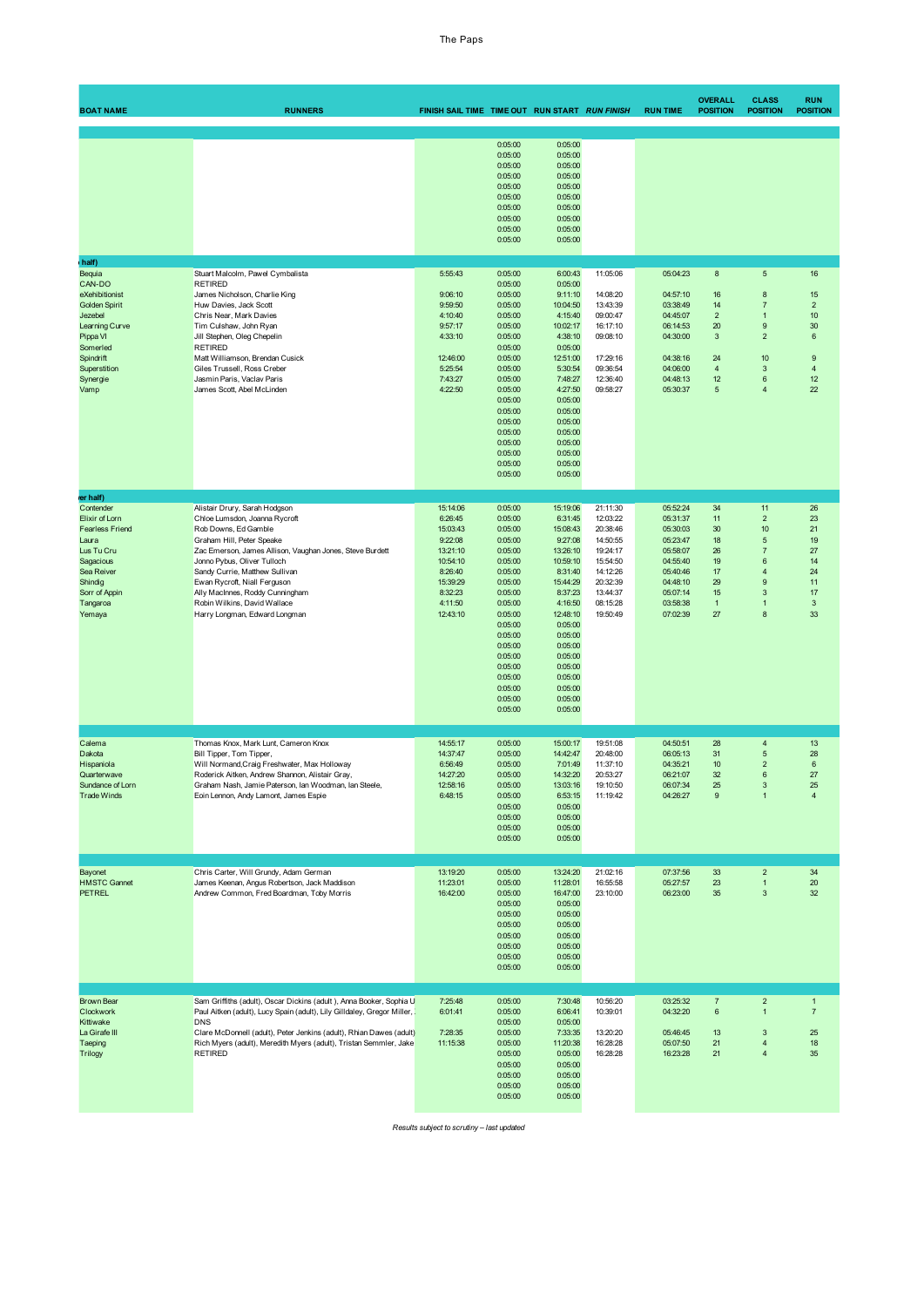| NO.                         |                                                                                                | <b>Class</b>                                                                                                                                                                                | <b>BOAT NAME</b>                                                                                                                                                                              | <b>NOTES</b>                     |                                                                                                                                 | LEFT JURA ARRIVE ARRAN                                                                                   | <b>TIME</b>                                                                                              | <b>OVERALL</b><br><b>POSITION</b>                                                             | <b>CLASS</b><br><b>POSITION</b>                                                                                                          | <b>SAIL</b><br><b>POSITION</b>                                                                       |
|-----------------------------|------------------------------------------------------------------------------------------------|---------------------------------------------------------------------------------------------------------------------------------------------------------------------------------------------|-----------------------------------------------------------------------------------------------------------------------------------------------------------------------------------------------|----------------------------------|---------------------------------------------------------------------------------------------------------------------------------|----------------------------------------------------------------------------------------------------------|----------------------------------------------------------------------------------------------------------|-----------------------------------------------------------------------------------------------|------------------------------------------------------------------------------------------------------------------------------------------|------------------------------------------------------------------------------------------------------|
| <b>Class 1 - Multihulls</b> |                                                                                                |                                                                                                                                                                                             |                                                                                                                                                                                               |                                  |                                                                                                                                 |                                                                                                          |                                                                                                          |                                                                                               |                                                                                                                                          |                                                                                                      |
|                             |                                                                                                |                                                                                                                                                                                             |                                                                                                                                                                                               |                                  |                                                                                                                                 |                                                                                                          |                                                                                                          |                                                                                               |                                                                                                                                          |                                                                                                      |
|                             | $\sqrt{2}$                                                                                     | Class 2 - Monohulls (top half)<br>$\overline{a}$                                                                                                                                            | Bequia                                                                                                                                                                                        |                                  | 11:05:06                                                                                                                        | 02:11:15                                                                                                 | 15:06:09                                                                                                 | $\bf8$                                                                                        | $\sqrt{5}$                                                                                                                               | 15                                                                                                   |
|                             | $\mathbf 2$<br>10<br>12<br>16<br>20<br>23<br>28<br>30<br>32<br>33<br>38                        | $\mathbf 2$<br>$\mathbf 2$<br>$\overline{2}$<br>$\mathbf 2$<br>$\mathbf 2$<br>$\overline{a}$<br>$\mathbf 2$<br>$\sqrt{2}$<br>$\overline{a}$<br>$\mathbf 2$<br>$\overline{2}$                | CAN-DO<br>eXehibitionist<br>Golden Spirit<br>Jezebel<br>Learning Curve<br>Pippa VI<br>Somerled<br>Spindrift<br>Superstition<br>Synergie<br>Vamp                                               | <b>RETIRED</b><br><b>RETIRED</b> | 14:08:20<br>13:43:39<br>9:00:47<br>16:17:10<br>9:08:10<br>17:29:16<br>9:36:54<br>12:36:40<br>9:58:27                            | 05:50:22<br>05:03:58<br>20:49:59<br>07:50:45<br>23:15:57<br>09:55:59<br>22:24:38<br>02:52:20<br>21:49:32 | 15:42:02<br>15:20:19<br>11:49:12<br>15:33:35<br>14:07:47<br>16:26:43<br>12:47:44<br>14:15:40<br>11:51:05 | 16<br>14<br>$\overline{2}$<br>$20\,$<br>$\,6\,$<br>21<br>$\overline{4}$<br>12<br>$\mathbf{3}$ | $\bf8$<br>$\overline{7}$<br>$\mathbf{1}$<br>$\boldsymbol{9}$<br>$\overline{4}$<br>10<br>$\ensuremath{\mathsf{3}}$<br>6<br>$\overline{2}$ | 20<br>18<br>$\overline{1}$<br>19<br>$\overline{9}$<br>22<br>$\overline{5}$<br>$10$<br>$\overline{c}$ |
|                             |                                                                                                |                                                                                                                                                                                             |                                                                                                                                                                                               |                                  |                                                                                                                                 |                                                                                                          |                                                                                                          |                                                                                               |                                                                                                                                          |                                                                                                      |
|                             | $\overline{\mathfrak{z}}$<br>$\mathsf g$<br>11<br>19<br>21<br>25<br>26<br>27<br>29<br>35<br>39 | $\ensuremath{\mathsf{3}}$<br>$\ensuremath{\mathsf{3}}$<br>$\mathbf{3}$<br>3<br>$\mathbf{3}$<br>3<br>$\ensuremath{\mathsf{3}}$<br>$\mathbf{3}$<br>$\sqrt{3}$<br>$\mathbf{3}$<br>$\mathbf{3}$ | Class 3 - Monohulls (lower half)<br>Contender<br>Elixir of Lorn<br><b>Fearless Friend</b><br>Laura<br>Lus Tu Cru<br>Sagacious<br>Sea Reiver<br>Shindig<br>Sorr of Appin<br>Tangaroa<br>Yemaya | <b>RETIRED</b><br><b>RETIRED</b> | 21:11:30<br>12:03:22<br>20:38:46<br>14:50:55<br>19:24:17<br>15:54:50<br>14:12:26<br>20:32:39<br>13:44:37<br>8:15:28<br>19:50:49 | 16:25:32<br>02:05:14<br>15:53:22<br>07:46:30<br>05:18:00<br>15:45:11<br>06:23:10<br>20:42:33<br>10:41:57 | 19:14:02<br>14:01:52<br>20:29:05<br>15:51:40<br>15:05:34<br>19:12:32<br>16:38:33<br>12:27:05<br>14:51:08 | 31<br>$\overline{7}$<br>$28\,$<br>19<br>$15\,$<br>25<br>$17$<br>$\overline{1}$<br>23          | $\boldsymbol{9}$<br>$\overline{c}$<br>$\bf8$<br>$\overline{5}$<br>$\mathsf 3$<br>$\overline{7}$<br>4<br>$\mathbf{1}$<br>$\bf 6$          | 29<br>$\overline{7}$<br>31<br>21<br>14<br>28<br>24<br>$\overline{4}$<br>13                           |
| <b>All Rounders</b>         |                                                                                                |                                                                                                                                                                                             |                                                                                                                                                                                               |                                  |                                                                                                                                 |                                                                                                          |                                                                                                          |                                                                                               |                                                                                                                                          |                                                                                                      |
|                             | $\overline{4}$<br>$\bf 8$<br>14<br>24<br>31<br>36                                              | AR<br>${\sf AR}$<br>${\sf AR}$<br><b>AR</b><br>${\sf AR}$<br>AR                                                                                                                             | Calema<br>Dakota<br>Hispaniola<br>Quarterwave<br>Sundance of Lorn<br><b>Trade Winds</b>                                                                                                       |                                  | 19:51:08<br>20:48:00<br>11:37:10<br>20:53:27<br>19:10:50<br>11:19:42                                                            | 15:57:45<br>15:58:18<br>02:18:27<br>15:50:37<br>17:01:45<br>02:31:36                                     | 20:06:37<br>19:10:18<br>14:41:17<br>18:57:10<br>21:50:55<br>15:11:54                                     | 29<br>30<br>10<br>$27\,$<br>32<br>11                                                          | $\overline{4}$<br>$\overline{5}$<br>$\mathbf{1}$<br>$\mathsf 3$<br>$\bf 6$<br>$\overline{2}$                                             | 30<br>27<br>11<br>26<br>32<br>16                                                                     |
| <b>Service Teams</b>        | $\mathbf{1}$                                                                                   | Serv                                                                                                                                                                                        | Bayonet                                                                                                                                                                                       |                                  | 21:02:16                                                                                                                        | 11:09:30                                                                                                 | 14:07:14                                                                                                 | 24                                                                                            | $\overline{2}$                                                                                                                           | $\bf8$                                                                                               |
|                             | 15<br>22                                                                                       | Serv<br>Serv                                                                                                                                                                                | <b>HMSTC Gannet</b><br><b>PETREL</b>                                                                                                                                                          | RETIRED BUT STILL RUNNING        | 16:55:58<br>23:10:00                                                                                                            | 09:56:28<br>15:45:34                                                                                     | 17:00:30<br>16:35:34                                                                                     | 22<br>26                                                                                      | $\mathbf{1}$<br>$\mathsf 3$                                                                                                              | 25<br>23                                                                                             |
| <b>Youth Teams</b>          |                                                                                                |                                                                                                                                                                                             |                                                                                                                                                                                               |                                  |                                                                                                                                 |                                                                                                          |                                                                                                          |                                                                                               |                                                                                                                                          |                                                                                                      |
|                             | $\sqrt{3}$<br>$\,6$<br>17<br>18<br>34<br>37                                                    | Youth<br>Youth<br>Youth<br>Youth<br>Youth<br>Youth                                                                                                                                          | Brown Bear<br>Clockwork<br>Kittiwake<br>La Girafe III<br>Taeping<br>Trilogy                                                                                                                   | <b>DNS</b><br><b>RETIRED</b>     | 10:56:20<br>10:39:01<br>13:20:20<br>16:28:28<br>16:28:28                                                                        | 02:14:52<br>22:37:48<br>03:00:46<br>07:16:38                                                             | 15:18:32<br>11:58:47<br>13:40:26<br>14:48:10                                                             | $\mathsf{9}$<br>$\sqrt{5}$<br>13<br>18                                                        | $\sqrt{2}$<br>$\mathbf{1}$<br>$\mathsf 3$<br>$\overline{\mathbf{4}}$                                                                     | 17<br>$\sqrt{3}$<br>$\boldsymbol{6}$<br>12                                                           |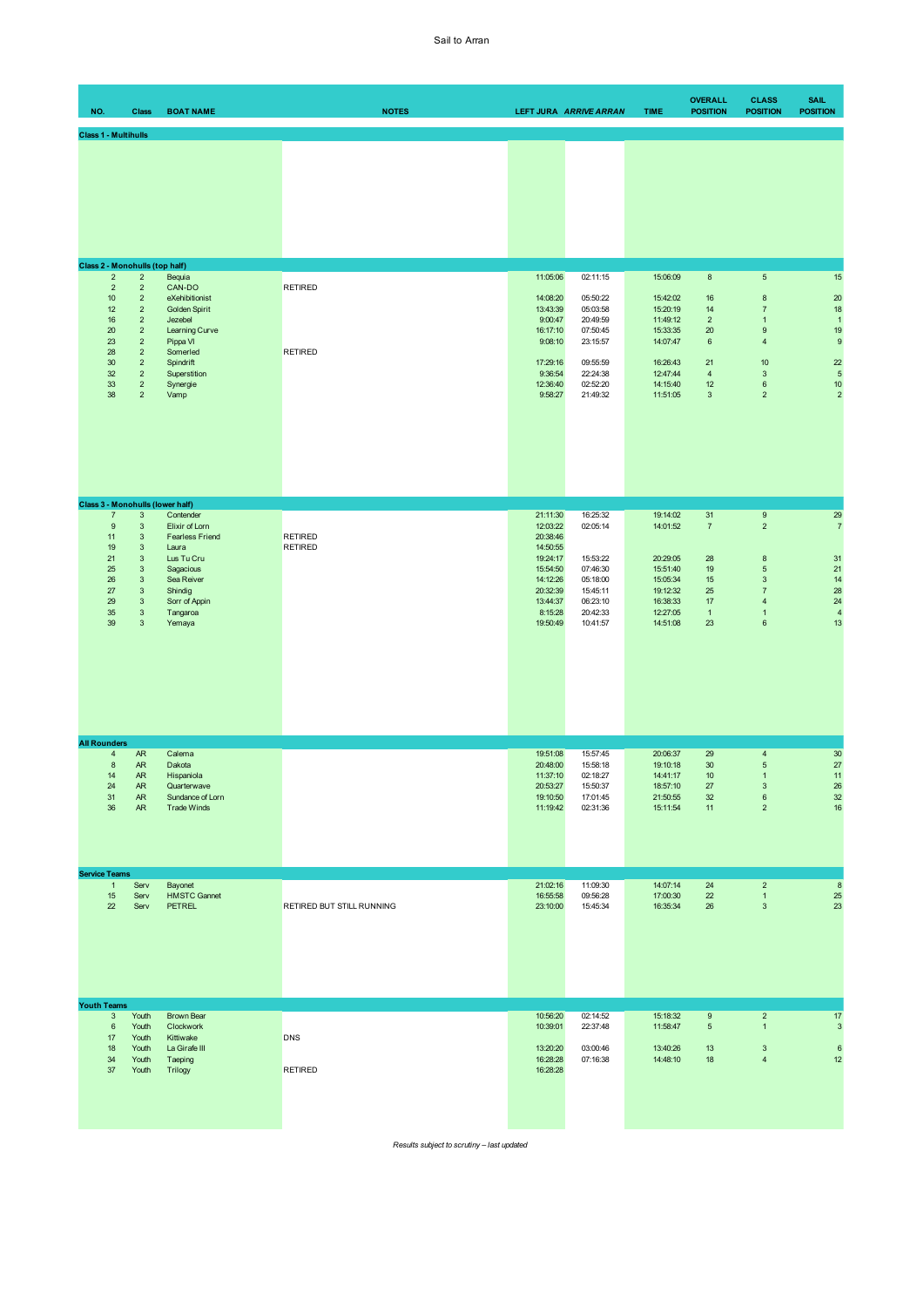| NO.                  | <b>CLASS</b>                                                                                                                                                                                                                                                                                          | <b>BOAT NAME</b>                                                                                                                                          | <b>RUNNERS</b>                                                                                                                                                                                                                                                                                                                                    | FINISH SAIL TIME TIME OUT RUN START RUN FINISH                                                                 |                                                                                                                                                                                                                          |                                                                                                                                                                                                                               |                                                                                                                      | <b>RUN TIME</b>                                                                                                      | <b>OVERALL</b><br><b>POSITION</b>                                                          | <b>CLASS</b><br><b>POSITION</b>                                                                                             | <b>RUN</b><br><b>POSITION</b>                                                              |
|----------------------|-------------------------------------------------------------------------------------------------------------------------------------------------------------------------------------------------------------------------------------------------------------------------------------------------------|-----------------------------------------------------------------------------------------------------------------------------------------------------------|---------------------------------------------------------------------------------------------------------------------------------------------------------------------------------------------------------------------------------------------------------------------------------------------------------------------------------------------------|----------------------------------------------------------------------------------------------------------------|--------------------------------------------------------------------------------------------------------------------------------------------------------------------------------------------------------------------------|-------------------------------------------------------------------------------------------------------------------------------------------------------------------------------------------------------------------------------|----------------------------------------------------------------------------------------------------------------------|----------------------------------------------------------------------------------------------------------------------|--------------------------------------------------------------------------------------------|-----------------------------------------------------------------------------------------------------------------------------|--------------------------------------------------------------------------------------------|
|                      | <b>Class 1 - Multihulls</b>                                                                                                                                                                                                                                                                           |                                                                                                                                                           |                                                                                                                                                                                                                                                                                                                                                   |                                                                                                                |                                                                                                                                                                                                                          |                                                                                                                                                                                                                               |                                                                                                                      |                                                                                                                      |                                                                                            |                                                                                                                             |                                                                                            |
|                      |                                                                                                                                                                                                                                                                                                       |                                                                                                                                                           |                                                                                                                                                                                                                                                                                                                                                   |                                                                                                                | 0:05:00<br>0:05:00<br>0:05:00<br>0:05:00<br>0:05:00<br>0:05:00<br>0:05:00<br>0:05:00<br>0:05:00<br>0:05:00                                                                                                               | 0:05:00<br>0:05:00<br>0:05:00<br>0:05:00<br>0:05:00<br>0:05:00<br>0:05:00<br>0:05:00<br>0:05:00<br>0:05:00                                                                                                                    |                                                                                                                      |                                                                                                                      |                                                                                            |                                                                                                                             |                                                                                            |
|                      | Class 2 - Monohulls (top half)                                                                                                                                                                                                                                                                        |                                                                                                                                                           |                                                                                                                                                                                                                                                                                                                                                   |                                                                                                                |                                                                                                                                                                                                                          |                                                                                                                                                                                                                               |                                                                                                                      |                                                                                                                      |                                                                                            |                                                                                                                             |                                                                                            |
|                      | $\overline{2}$<br>$\overline{c}$<br>$\overline{2}$<br>$\overline{2}$<br>10<br>$\mathbf 2$<br>12<br>$\sqrt{2}$<br>$\overline{\mathbf{c}}$<br>16<br>20<br>$\sqrt{2}$<br>$\overline{2}$<br>23<br>$\mathbf 2$<br>28<br>30<br>$\sqrt{2}$<br>32<br>$\mathbf 2$<br>33<br>$\mathbf 2$<br>38<br>$\overline{2}$ | Bequia<br>CAN-DO<br>eXehibitionist<br>Golden Spirit<br>Jezebel<br>Learning Curve<br>Pippa VI<br>Somerled<br>Spindrift<br>Superstition<br>Synergie<br>Vamp | Stuart Malcolm, Pawel Cymbalista<br><b>RETIRED</b><br>James Nicholson, Charlie King<br>Huw Davies, Jack Scott<br>Chris Near, Mark Davies<br>Tim Culshaw, John Ryan<br>Jill Stephen, Oleg Chepelin<br><b>RETIRED</b><br>Matt Williamson, Brendan Cusick<br>Giles Trussell, Ross Creber<br>Jasmin Paris, Vaclav Paris<br>James Scott, Abel McLinden | 2:11:15<br>5:50:22<br>5:03:58<br>20:49:59<br>7:50:45<br>23:15:57<br>9:55:59<br>22:24:38<br>2:52:20<br>21:49:32 | 0:05:00<br>0:05:00<br>0:05:00<br>0:05:00<br>0:05:00<br>0:05:00<br>0:05:00<br>0:05:00<br>0:05:00<br>0:05:00<br>0:05:00<br>0:05:00<br>0:05:00<br>0:05:00<br>0:05:00<br>0:05:00<br>0:05:00<br>0:05:00<br>0:05:00<br>0:05:00 | 2:16:15<br>0:05:00<br>5:55:22<br>5:08:58<br>20:54:59<br>7:55:45<br>23:20:57<br>0:05:00<br>10:00:59<br>22:29:38<br>2:57:20<br>21:54:32<br>0:05:00<br>0:05:00<br>0:05:00<br>0:05:00<br>0:05:00<br>0:05:00<br>0:05:00<br>0:05:00 | 06:41:41<br>10:07:58<br>08:17:15<br>01:32:30<br>14:06:28<br>03:53:41<br>14:11:28<br>02:16:50<br>07:38:24<br>02:32:31 | 04:25:26<br>04:12:36<br>03:08:17<br>04:37:31<br>06:10:43<br>04:32:44<br>04:10:29<br>03:47:12<br>04:41:04<br>04:37:59 | $\bf8$<br>16<br>12<br>$\mathbf 2$<br>21<br>6<br>22<br>$\mathbf{3}$<br>11<br>$\overline{4}$ | $\overline{5}$<br>8<br>$\overline{7}$<br>$\overline{1}$<br>9<br>$\overline{4}$<br>10<br>$\overline{2}$<br>6<br>$\mathbf{3}$ | 14<br>10<br>$\mathbf{1}$<br>19<br>30<br>15<br>$\overline{9}$<br>$\overline{4}$<br>24<br>22 |
|                      | Class 3 - Monohulls (lower half)                                                                                                                                                                                                                                                                      |                                                                                                                                                           |                                                                                                                                                                                                                                                                                                                                                   |                                                                                                                |                                                                                                                                                                                                                          |                                                                                                                                                                                                                               |                                                                                                                      |                                                                                                                      |                                                                                            |                                                                                                                             |                                                                                            |
|                      | $\overline{7}$<br>$\mathbf{3}$<br>9<br>$\mathbf{3}$<br>11<br>$\mathbf{3}$<br>19<br>$\sqrt{3}$<br>21<br>$\sqrt{3}$<br>25<br>$\sqrt{3}$<br>26<br>$\sqrt{3}$<br>27<br>$\sqrt{3}$<br>29<br>$\sqrt{3}$<br>35<br>$\sqrt{3}$<br>39<br>3                                                                      | Contender<br>Elixir of Lorn<br><b>Fearless Friend</b><br>Laura<br>Lus Tu Cru<br>Sagacious<br>Sea Reiver<br>Shindig<br>Sorr of Appin<br>Tangaroa<br>Yemaya | Alistair Drury, Sarah Hodgson<br>Chloe Lumsdon, Joanna Rycroft<br><b>RETIRED</b><br><b>RETIRED</b><br>Zac Emerson, Vaughan Jones<br>Jonno Pybus, Oliver Tulloch<br>Sandy Currie, Matthew Sullivan<br>Ewan Rycroft, Niall Ferguson, Alex McKay<br>Ally MacInnes, Roddy Cunningham<br>Robin Wilkins, David Wallace<br>Harry Longman, Edward Longman | 16:25:32<br>2:05:14<br>15:53:22<br>7:46:30<br>5:18:00<br>15:45:11<br>6:23:10<br>20:42:33<br>10:41:57           | 0:05:00<br>0:05:00<br>0:05:00<br>0:05:00<br>0:05:00<br>0:05:00<br>0:05:00<br>0:05:00<br>0:05:00<br>0:05:00<br>0:05:00<br>0:05:00<br>0:05:00<br>0:05:00<br>0:05:00<br>0:05:00<br>0:05:00<br>0:05:00<br>0:05:00<br>0:05:00 | 16:30:32<br>2:10:14<br>0:05:00<br>0:05:00<br>15:58:22<br>7:51:30<br>5:23:00<br>15:50:11<br>6:28:10<br>20:47:33<br>10:46:57<br>0:05:00<br>0:05:00<br>0:05:00<br>0:05:00<br>0:05:00<br>0:05:00<br>0:05:00<br>0:05:00<br>0:05:00 | 20:51:35<br>06:43:12<br>20:17:12<br>11:33:36<br>09:57:30<br>19:46:48<br>11:05:53<br>00:28:00<br>17:26:46             | 04:21:03<br>04:32:58<br>04:18:50<br>03:42:06<br>04:34:30<br>03:56:37<br>04:37:43<br>03:40:27<br>06:39:49             | 29<br>$\mathsf g$<br>27<br>18<br>15<br>25<br>17<br>$\mathbf{1}$<br>24                      | 9<br>$\overline{2}$<br>8<br>$\overline{5}$<br>$\mathbf{3}$<br>$\overline{7}$<br>$\overline{4}$<br>$\mathbf{1}$<br>6         | 13<br>16<br>12<br>$\mathbf{3}$<br>17<br>$\overline{7}$<br>21<br>$\sqrt{2}$<br>32           |
| <b>All Rounders</b>  | $\overline{4}$<br>AR                                                                                                                                                                                                                                                                                  | Calema                                                                                                                                                    | Thomas Knox, Alex Maskell, David Kay, Cameron Knox                                                                                                                                                                                                                                                                                                | 15:57:45                                                                                                       | 0:05:00                                                                                                                                                                                                                  | 16:02:45                                                                                                                                                                                                                      | 20:07:38                                                                                                             | 04:04:53                                                                                                             | 26                                                                                         | $\mathsf 3$                                                                                                                 | $\bf8$                                                                                     |
|                      | $^{\rm 8}$<br>AR<br>14<br>AR<br>24<br>AR<br>31<br>AR<br>36<br>AR                                                                                                                                                                                                                                      | Dakota<br>Hispaniola<br>Quarterwave<br>Sundance of Lorn<br><b>Trade Winds</b>                                                                             | Joe Tipper, Will Stockford, Toby Stubbs<br>Adam Wallace, Neil McLure, Craig Freshwater, Max Holloway<br>Andrew McArthur, Roderick Aitken, Andrew Shannon, Alistair Gray<br>Graham Nash, Ian Woodman, Paul Turner<br>Alan Rankin, Willie Gibson, Andy Lamont, James Espie                                                                          | 15:58:18<br>2:18:27<br>15:50:37<br>17:01:45<br>2:31:36                                                         | 0:05:00<br>0:05:00<br>0:05:00<br>0:05:00<br>0:05:00<br>0:05:00<br>0:05:00<br>0:05:00<br>0:05:00                                                                                                                          | 16:03:18<br>2:23:27<br>15:55:37<br>17:06:45<br>2:36:36<br>0:05:00<br>0:05:00<br>0:05:00<br>0:05:00                                                                                                                            | 20:56:53<br>07:01:07<br>20:52:19<br>22:03:27<br>08:50:08                                                             | 04:53:35<br>04:37:40<br>04:56:42<br>04:56:42<br>06:13:32                                                             | 31<br>10<br>30<br>32<br>14                                                                 | $\mathbf 5$<br>$\mathbf{1}$<br>$\overline{4}$<br>6<br>$\overline{2}$                                                        | 26<br>20<br>27<br>27<br>31                                                                 |
| <b>Service Teams</b> | $\mathbf{1}$<br>Serv                                                                                                                                                                                                                                                                                  | Bayonet                                                                                                                                                   | Will Grundy, Adam German                                                                                                                                                                                                                                                                                                                          | 11:09:30                                                                                                       | 0:05:00                                                                                                                                                                                                                  | 11:14:30                                                                                                                                                                                                                      | 15:55:48                                                                                                             | 04:41:18                                                                                                             | 23                                                                                         | $\mathbf 2$                                                                                                                 | 25                                                                                         |
| <b>Youth Teams</b>   | 15<br>Serv<br>22<br>Serv                                                                                                                                                                                                                                                                              | <b>HMSTC Gannet</b><br>PETREL                                                                                                                             | James Keenan, Angus Robertson<br>Fred Boardman, Toby Morris                                                                                                                                                                                                                                                                                       | 9:56:28<br>15:45:34                                                                                            | 0:05:00<br>0:05:00<br>0:05:00<br>0:05:00<br>0:05:00<br>0:05:00<br>0:05:00<br>0:05:00<br>0:05:00                                                                                                                          | 10:01:28<br>15:50:34<br>0:05:00<br>0:05:00<br>0:05:00<br>0:05:00<br>0:05:00<br>0:05:00<br>0:05:00                                                                                                                             | 13:58:00<br>20:25:27                                                                                                 | 03:56:32<br>04:34:53                                                                                                 | $20\,$<br>28                                                                               | $\mathbf{1}$<br>$\mathbf{3}$                                                                                                | $\,6\,$<br>18                                                                              |
|                      | $\mathbf{3}$<br>Youth                                                                                                                                                                                                                                                                                 | <b>Brown Bear</b>                                                                                                                                         | Oscar Dickins (adult), Ed Scott, George Hankin                                                                                                                                                                                                                                                                                                    | 2:14:52                                                                                                        | 0:05:00                                                                                                                                                                                                                  | 2:19:52                                                                                                                                                                                                                       | 06:11:27                                                                                                             | 03:51:35                                                                                                             | $\overline{7}$                                                                             | $\overline{2}$                                                                                                              | $5\phantom{.0}$                                                                            |
|                      | Youth<br>6<br>17<br>Youth<br>18<br>Youth<br>34<br>Youth<br>37<br>Youth                                                                                                                                                                                                                                | Clockwork<br>Kittiwake<br>La Girafe III<br>Taeping<br>Trilogy                                                                                             | Paul Aitken (adult), Xavier Squires, Grace Culling<br><b>DNS</b><br>Rhian Dawes (adult), Orla Davies, Oscar Tomlyn, Ailsa Gibb<br>Rich Myers (adult), Tristan Semmler, Jake Sinclair<br><b>RETIRED</b>                                                                                                                                            | 22:37:48<br>3:00:46<br>7:16:38                                                                                 | 0:05:00<br>0:05:00<br>0:05:00<br>0:05:00<br>0:05:00<br>0:05:00<br>0:05:00<br>0:05:00<br>0:05:00                                                                                                                          | 22:42:48<br>0:05:00<br>3:05:46<br>7:21:38<br>0:05:00<br>0:05:00<br>0:05:00<br>0:05:00<br>0:05:00                                                                                                                              | 03:23:45<br>08:34:38<br>11:35:17                                                                                     | 04:40:57<br>05:28:52<br>04:13:39                                                                                     | $5\phantom{.0}$<br>13<br>19                                                                | $\mathbf{1}$<br>$\mathbf{3}$<br>$\overline{4}$                                                                              | 23<br>29<br>11                                                                             |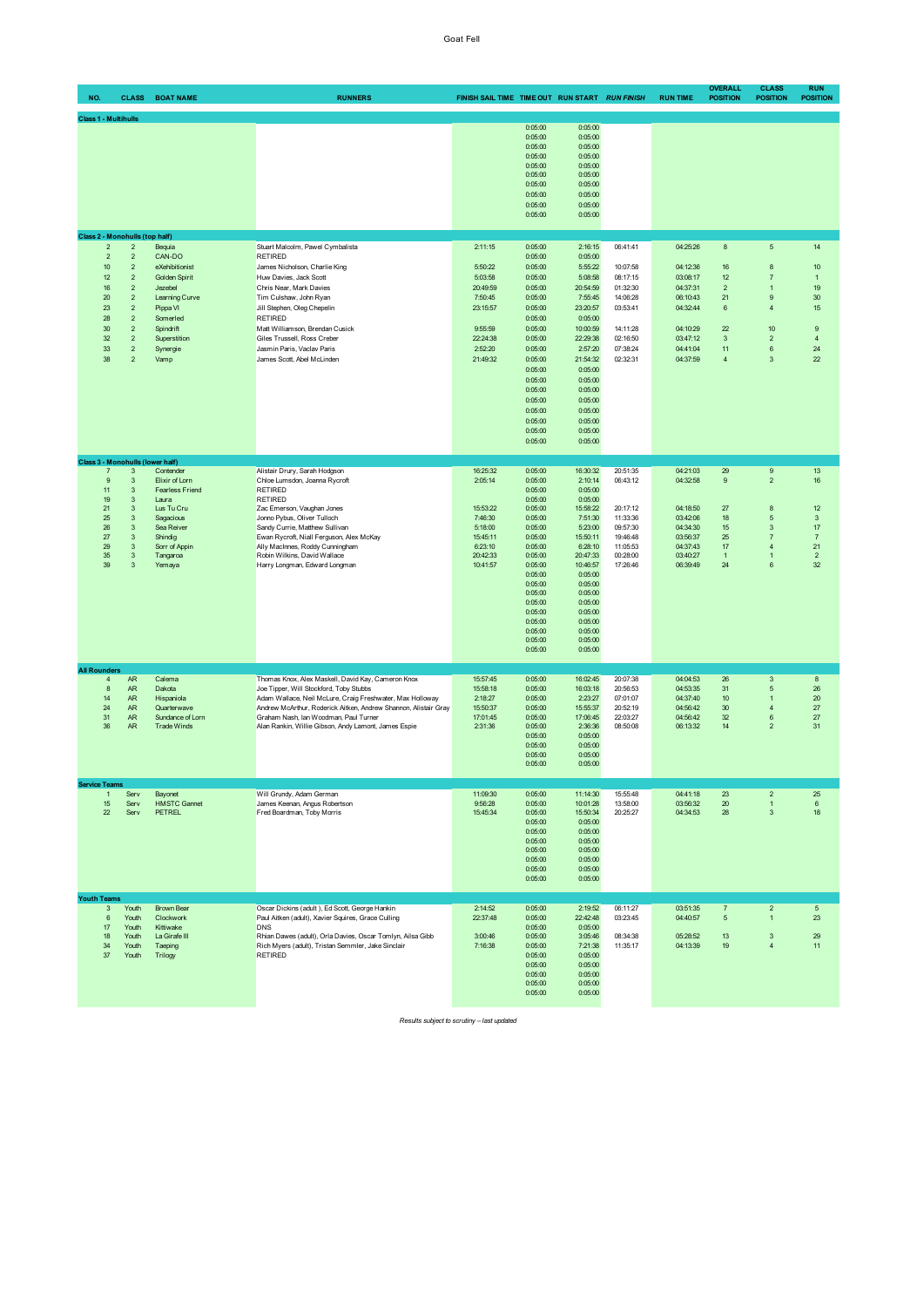| NO. |                                                                           | <b>CLASS</b>                                                                                                                                                                                       | <b>BOAT NAME</b>                                                                                                                                          | <b>RUNNERS</b>                   |                                                                                                       | LEFT ARRAN ARRIVE TROON                                                                                  | <b>TIME</b>                                                                                              | <b>OVERALL</b><br><b>POSITION</b>                                                                | <b>CLASS</b><br><b>POSITION</b>                                                                                                               | <b>SAIL</b><br><b>POSITION</b>                                                                 |
|-----|---------------------------------------------------------------------------|----------------------------------------------------------------------------------------------------------------------------------------------------------------------------------------------------|-----------------------------------------------------------------------------------------------------------------------------------------------------------|----------------------------------|-------------------------------------------------------------------------------------------------------|----------------------------------------------------------------------------------------------------------|----------------------------------------------------------------------------------------------------------|--------------------------------------------------------------------------------------------------|-----------------------------------------------------------------------------------------------------------------------------------------------|------------------------------------------------------------------------------------------------|
|     | <b>Class 1 - Multihulls</b>                                               |                                                                                                                                                                                                    |                                                                                                                                                           |                                  |                                                                                                       |                                                                                                          |                                                                                                          |                                                                                                  |                                                                                                                                               |                                                                                                |
|     |                                                                           |                                                                                                                                                                                                    |                                                                                                                                                           |                                  |                                                                                                       |                                                                                                          |                                                                                                          |                                                                                                  |                                                                                                                                               |                                                                                                |
|     | $\overline{2}$                                                            | Class 2 - Monohulls (top half)<br>$\overline{2}$                                                                                                                                                   | Bequia                                                                                                                                                    |                                  | 6:41:41                                                                                               | 08:53:55                                                                                                 | 02:12:14                                                                                                 | $\bf8$                                                                                           | $\,$ 5 $\,$                                                                                                                                   | 3                                                                                              |
|     | $\sqrt{2}$<br>10<br>12<br>16<br>20<br>23<br>28<br>30<br>32<br>33<br>38    | $\overline{2}$<br>$\overline{2}$<br>$\overline{2}$<br>$\overline{2}$<br>$\overline{2}$<br>$\overline{2}$<br>$\overline{2}$<br>$\overline{2}$<br>$\overline{2}$<br>$\overline{2}$<br>$\overline{2}$ | CAN-DO<br>eXehibitionist<br><b>Golden Spirit</b><br>Jezebel<br>Learning Curve<br>Pippa VI<br>Somerled<br>Spindrift<br>Superstition<br>Synergie<br>Vamp    | <b>RETIRED</b><br><b>RETIRED</b> | 10:07:58<br>8:17:15<br>1:32:30<br>14:06:28<br>3:53:41<br>14:11:28<br>2:16:50<br>7:38:24<br>2:32:31    | 12:17:58<br>10:33:30<br>03:49:35<br>16:33:03<br>06:58:29<br>16:32:13<br>04:37:15<br>09:56:12<br>04:46:50 | 02:10:00<br>02:16:15<br>02:17:05<br>02:26:35<br>03:04:48<br>02:20:45<br>02:20:25<br>02:17:48<br>02:14:19 | 16<br>12<br>$\overline{2}$<br>21<br>6<br>20<br>$\ensuremath{\mathsf{3}}$<br>11<br>$\overline{4}$ | 8<br>$\overline{\mathfrak{z}}$<br>$\mathbf{1}$<br>$10$<br>$\overline{4}$<br>$\boldsymbol{9}$<br>$\sqrt{2}$<br>$\boldsymbol{6}$<br>3           | $\overline{c}$<br>$\sqrt{5}$<br>$\sqrt{7}$<br>16<br>23<br>11<br>10<br>$\bf8$<br>$\overline{4}$ |
|     |                                                                           |                                                                                                                                                                                                    | Class 3 - Monohulls (lower half)                                                                                                                          |                                  |                                                                                                       |                                                                                                          |                                                                                                          |                                                                                                  |                                                                                                                                               |                                                                                                |
|     | $\overline{7}$<br>9<br>11<br>19<br>21<br>25<br>26<br>27<br>29<br>35<br>39 | $\mathbf{3}$<br>3<br>$\mathbf{3}$<br>$\mathbf{3}$<br>$\mathbf{3}$<br>$\mathbf{3}$<br>$\mathbf{3}$<br>$\mathbf{3}$<br>$\mathbf{3}$<br>$\mathbf{3}$<br>$\mathbf{3}$                                  | Contender<br>Elixir of Lorn<br><b>Fearless Friend</b><br>Laura<br>Lus Tu Cru<br>Sagacious<br>Sea Reiver<br>Shindig<br>Sorr of Appin<br>Tangaroa<br>Yemaya | <b>RETIRED</b><br><b>RETIRED</b> | 20:51:35<br>6:43:12<br>20:17:12<br>11:33:36<br>9:57:30<br>19:46:48<br>11:05:53<br>0:28:00<br>17:26:46 | 01:35:37<br>09:11:05<br>00:35:33<br>14:08:49<br>12:17:51<br>23:11:11<br>13:29:54<br>02:44:45<br>20:04:18 | 04:44:02<br>02:27:53<br>04:18:21<br>02:35:13<br>02:20:21<br>03:24:23<br>02:24:01<br>02:16:45<br>02:37:32 | 28<br>$\boldsymbol{9}$<br>25<br>18<br>15<br>24<br>17<br>$\mathbf{1}$<br>23                       | $\boldsymbol{9}$<br>$\sqrt{2}$<br>8<br>$\sqrt{5}$<br>$\ensuremath{\mathsf{3}}$<br>$\overline{7}$<br>$\overline{4}$<br>$\mathbf{1}$<br>$\,6\,$ | 30<br>19<br>29<br>21<br>$\boldsymbol{9}$<br>25<br>13<br>$\boldsymbol{6}$<br>22                 |
|     | <b>All Rounders</b>                                                       |                                                                                                                                                                                                    |                                                                                                                                                           |                                  |                                                                                                       |                                                                                                          |                                                                                                          |                                                                                                  |                                                                                                                                               |                                                                                                |
|     | $\overline{4}$<br>$\bf8$<br>14<br>24<br>31<br>36                          | AR<br><b>AR</b><br><b>AR</b><br><b>AR</b><br><b>AR</b><br><b>AR</b>                                                                                                                                | Calema<br>Dakota<br>Hispaniola<br>Quarterwave<br>Sundance of Lorn<br><b>Trade Winds</b>                                                                   |                                  | 20:07:38<br>20:56:53<br>7:01:07<br>20:52:19<br>22:03:27<br>8:50:08                                    | 01:45:30<br>00:58:31<br>09:28:12<br>00:42:34<br>02:13:49<br>12:04:55                                     | 05:37:52<br>04:01:38<br>02:27:05<br>03:50:15<br>04:10:22<br>03:14:47                                     | 29<br>$26\,$<br>$10$<br>25<br>29<br>13                                                           | $\sqrt{5}$<br>$\overline{4}$<br>$\mathbf{1}$<br>$\ensuremath{\mathsf{3}}$<br>$\mathbf 6$<br>$\sqrt{2}$                                        | 31<br>27<br>17<br>26<br>28<br>24                                                               |
|     | <b>Service Teams</b>                                                      |                                                                                                                                                                                                    |                                                                                                                                                           |                                  |                                                                                                       |                                                                                                          |                                                                                                          |                                                                                                  |                                                                                                                                               |                                                                                                |
|     | $\overline{1}$<br>15<br>22                                                | Serv<br>Serv<br>Serv                                                                                                                                                                               | Bayonet<br><b>HMSTC Gannet</b><br><b>PETREL</b>                                                                                                           | RETIRED BUT STILL RUNNING        | 15:55:48<br>13:58:00<br>20:25:27                                                                      | 18:20:11<br>16:28:02                                                                                     | 02:24:23<br>02:30:02                                                                                     | 22<br>19                                                                                         | $\sqrt{2}$<br>$\mathbf{1}$                                                                                                                    | 15<br>20                                                                                       |
|     | <b>Youth Teams</b>                                                        |                                                                                                                                                                                                    |                                                                                                                                                           |                                  |                                                                                                       |                                                                                                          |                                                                                                          |                                                                                                  |                                                                                                                                               |                                                                                                |
|     | $\mathbf{3}$<br>6<br>17<br>$18$<br>34<br>37                               | Youth<br>Youth<br>Youth<br>Youth<br>Youth<br>Youth                                                                                                                                                 | <b>Brown Bear</b><br>Clockwork<br>Kittiwake<br>La Girafe III<br>Taeping<br>Trilogy                                                                        | <b>DNS</b><br><b>RETIRED</b>     | 6:11:27<br>3:23:45<br>8:34:38<br>11:35:17                                                             | 08:35:42<br>05:47:22<br>10:40:12<br>14:03:02                                                             | 02:24:15<br>02:23:37<br>02:05:34<br>02:27:45                                                             | $\overline{\mathcal{I}}$<br>$\overline{5}$<br>13<br>18                                           | $\sqrt{2}$<br>$\mathbf{1}$<br>$\ensuremath{\mathsf{3}}$<br>$\overline{4}$                                                                     | 14<br>12<br>$\bullet$<br>18                                                                    |
|     |                                                                           |                                                                                                                                                                                                    |                                                                                                                                                           |                                  |                                                                                                       |                                                                                                          |                                                                                                          |                                                                                                  |                                                                                                                                               |                                                                                                |